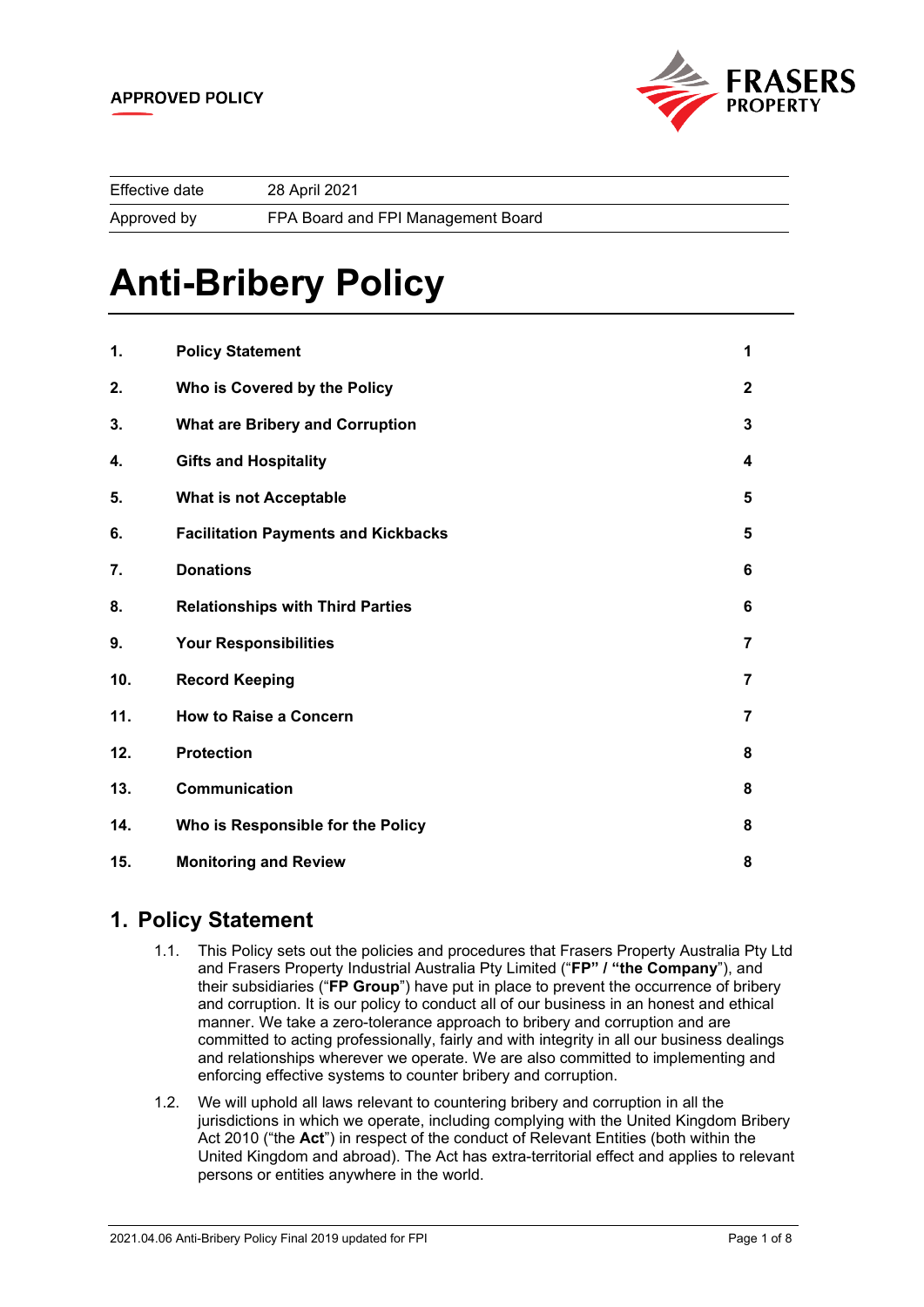

- 1.3. The purpose of this Policy is to:
	- a. set out the responsibilities of Relevant Entities, and Workers, in observing and upholding our position on bribery and corruption;
	- b. provide information and guidance to Relevant Entities and Workers on how to recognise and deal with bribery and corruption issues; and
	- c. guide Third Parties in the conduct of their dealings with Relevant Entities and **Workers**

The terms "**Relevant Entities**", "**Workers**" and "**Third Parties**" are defined in Section 2 below.

- 1.4. Bribery and corruption are punishable for individuals by up to ten years' imprisonment and an unlimited fine. If a Relevant Entity is found to have taken part in corruption, or even if the Relevant Entity did not take part in the corruption but merely benefited from it, it could face an unlimited fine, be excluded from tendering for public contracts and incur damage to its reputation. We, therefore, take our legal responsibilities very seriously.
- 1.5. We have identified that the following are particular risks for Relevant Entities:
	- a. acceptance of expensive gifts from Third Parties;
	- b. offers of payment from Third Parties who insist that Relevant Entities meet their demands, whether legal or otherwise;
	- c. luxurious entertainment or hospitality from Third Parties;
	- d. expensive gifts given by Workers to Third Parties; and
	- e. Workers promising Third Parties work or contracts from Relevant Entities for direct or indirect benefit (e.g. receipt of commission by a Worker or a Worker's family member).

To address those risks, we:

- i. require that all Workers declare any direct or indirect interest in or connection to Third Parties;
- ii. have implemented approval and authorisation matrices for various matters, like capital expenditure;
- iii. require that all Workers declare expensive gifts received from Third Parties to their managers or persons to whom they report;
- iv. require that all Workers report any attempted bribe, suggestions of bribery or suspected attempts at bribery by Third Parties to their managers or persons to whom they report;
- v. require Third Parties to agree to observe and comply with the relevant requirements of the Act and follow the principles set out in this Policy; and
- vi. require all Workers to report and obtain approval for any gift(s) made to Third Parties on behalf of the Relevant Entities.

### <span id="page-1-0"></span>**2. Who is Covered by the Policy**

- 2.1. This Policy applies to:
	- a. entities of the FP Group; and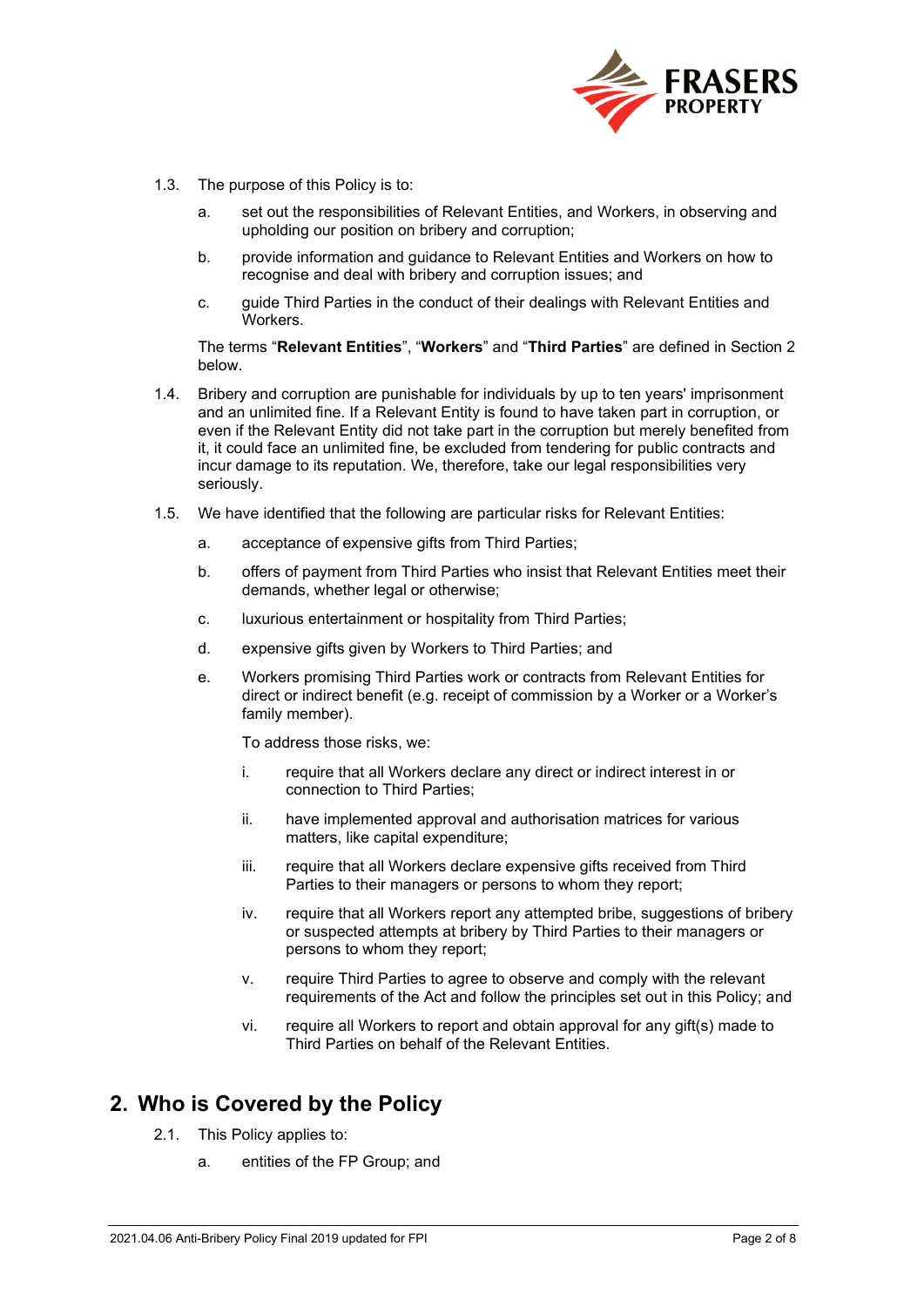

b. entities of the FP Group carrying on business in the United Kingdom (whether through employees, agents or subsidiaries),

#### ("**Relevant Entities**").

- 2.2. This Policy also applies to all individuals working at all levels and grades, including senior managers, officers, directors, employees (whether permanent, fixed-term or temporary), consultants, contractors, trainees, seconded staff, casual workers and agency staff, volunteers and interns providing services for or on behalf of the Relevant Entities (each a "**Worker**", and collectively referred to as "**Workers**" in this Policy).
- 2.3. In this Policy, "**Third Party**" means any individual or organisation whom any Worker comes into contact with during the course of their work for the Relevant Entities, and includes actual and potential clients, customers, suppliers, distributors, business contacts, agents, advisers, and government and public bodies, including their advisors, representatives and officials, politicians, political parties and any other persons providing services to or for the Relevant Entities.
- 2.4. Whilst this Policy does not apply directly to suppliers, joint venture partners or consortium co-participants, or to companies in which the Relevant Entities have an interest (other than subsidiaries of Relevant Entities), those persons are expected to comply with the Act and to follow the principles set out in this Policy.

# <span id="page-2-0"></span>**3. What are Bribery and Corruption**

A bribe is an inducement or reward offered, promised, provided, requested or accepted in return for a person acting in a way that they should not, such as abusing their position of authority, making a decision they should not make, or giving favourable treatment in some way. Favourable treatment could include any commercial, contractual, regulatory or personal advantage, such as money, gifts, loans, fees, hospitality, services, discounts, the award of a contract, speeding up a process, bypassing any formal requirements or anything else of value. Corruption is now largely synonymous with bribery but usually refers to the abuse of entrusted power or position for private gain.

#### **EXAMPLES:**

| Offering a bribe                            | A Worker offers a potential client tickets to a major sporting event, but<br>only if they agree to do business with a Relevant Entity.<br>The Worker would be committing an offence, because they are making<br>the offer in order to gain a commercial and contractual advantage. The<br>Relevant Entity may also be found to have committed an offence,<br>because the offer has been made to obtain business for the Relevant<br>Entity. It may also be an offence for the potential client to accept the offer<br>by the Worker. |
|---------------------------------------------|--------------------------------------------------------------------------------------------------------------------------------------------------------------------------------------------------------------------------------------------------------------------------------------------------------------------------------------------------------------------------------------------------------------------------------------------------------------------------------------------------------------------------------------|
| Receiving a bribe                           | A supplier gives a Worker's relative a job, but makes it clear that in return<br>they expect the Worker to use their influence in the organisation to ensure<br>a Relevant Entity continues to do business with them.                                                                                                                                                                                                                                                                                                                |
|                                             | It is an offence for a supplier to make such an offer. It would also be an<br>offence for the Worker to accept the offer, because he would be doing so<br>to gain a personal advantage and not acting in good faith towards their<br>employer.                                                                                                                                                                                                                                                                                       |
| <b>Bribing a foreign</b><br>public official | A Worker arranges for the business to make an additional payment to a<br>foreign public official to speed up an administrative process, such as<br>issuing a permit or approval or overlooking a regulatory requirement.                                                                                                                                                                                                                                                                                                             |
|                                             | The Worker would be committing the offence of bribing a foreign public<br>official as soon as they make the offer. This is because the offer is made                                                                                                                                                                                                                                                                                                                                                                                 |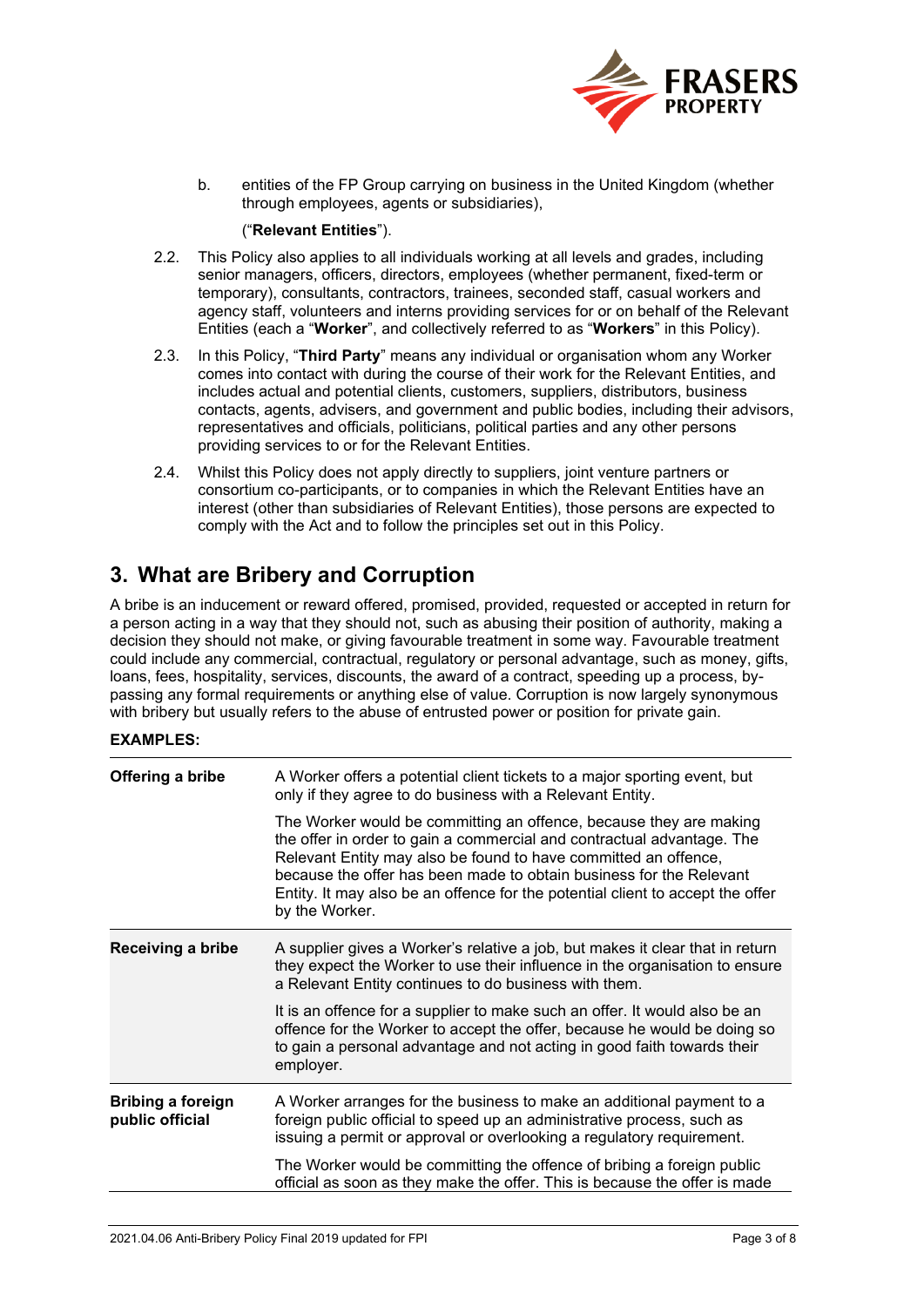

in order to gain a business advantage. The Relevant Entity may also be found to have committed an offence, because the offer has been made to obtain or retain business for the Relevant Entity.

Relevant Entities can face criminal liability under the Act for failing to prevent bribery if a Worker or other associated person pays a bribe and intends to obtain or retain business or an advantage in the conduct of business for that Relevant Entity.

An "associated person" is any person (whether an individual or a body corporate) who performs services for or on behalf of a Relevant Entity in any capacity. This may include Workers, employees and agents, subsidiaries of Relevant Entities, and a person with whom Relevant Entities enter into a business relationship. Provisions of this Policy which are applicable to Workers shall, where the context permits and to the extent practicable, be applicable to associated persons.

If the Relevant Entities can prove that they had in place "adequate procedures" designed to prevent Workers and other associated persons from paying bribes, they may have a defence. This Policy forms part of those procedures and it is therefore essential that it is complied with.

# <span id="page-3-0"></span>**4. Gifts and Hospitality**

- 4.1. This Policy does not prohibit reasonable and appropriate hospitality or entertainment (given and received) to or from Third Parties within a business context for the purposes of:
	- a. establishing or maintaining good business relationships;
	- b. improving or maintaining the respective Relevant Entities' image or reputation; or
	- c. marketing or presenting the respective Relevant Entities' products and/or services effectively.
- 4.2. Giving or receiving a gift within a business context is not prohibited if the following requirements are met:
	- a. it is not made with the intention of influencing a Third Party to obtain or retain business or a business advantage, or to reward the provision or retention of business or a business advantage, or in explicit or implicit exchange for favours or benefits;
	- b. it complies with local law;
	- c. it is given in the name of the appropriate Relevant Entity, not in a Worker's name;
	- d. it does not include cash or a cash equivalent (such as gift certificates or vouchers), unless such cash or cash equivalent can be viewed as a tip (of reasonable amount(s) only) from guests to property-based staff;
	- e. it is appropriate in the circumstances (for example, a small gift given at Christmas time);
	- f. taking into account the reason for the gift, it is of an appropriate type and value and given at an appropriate time; and
	- g. it is given openly, not secretly (a Worker should notify their manager or persons to whom they report of any gifts that he intends to make/has made to a Third Party or any gifts that he intends to accept/has accepted from Third Parties).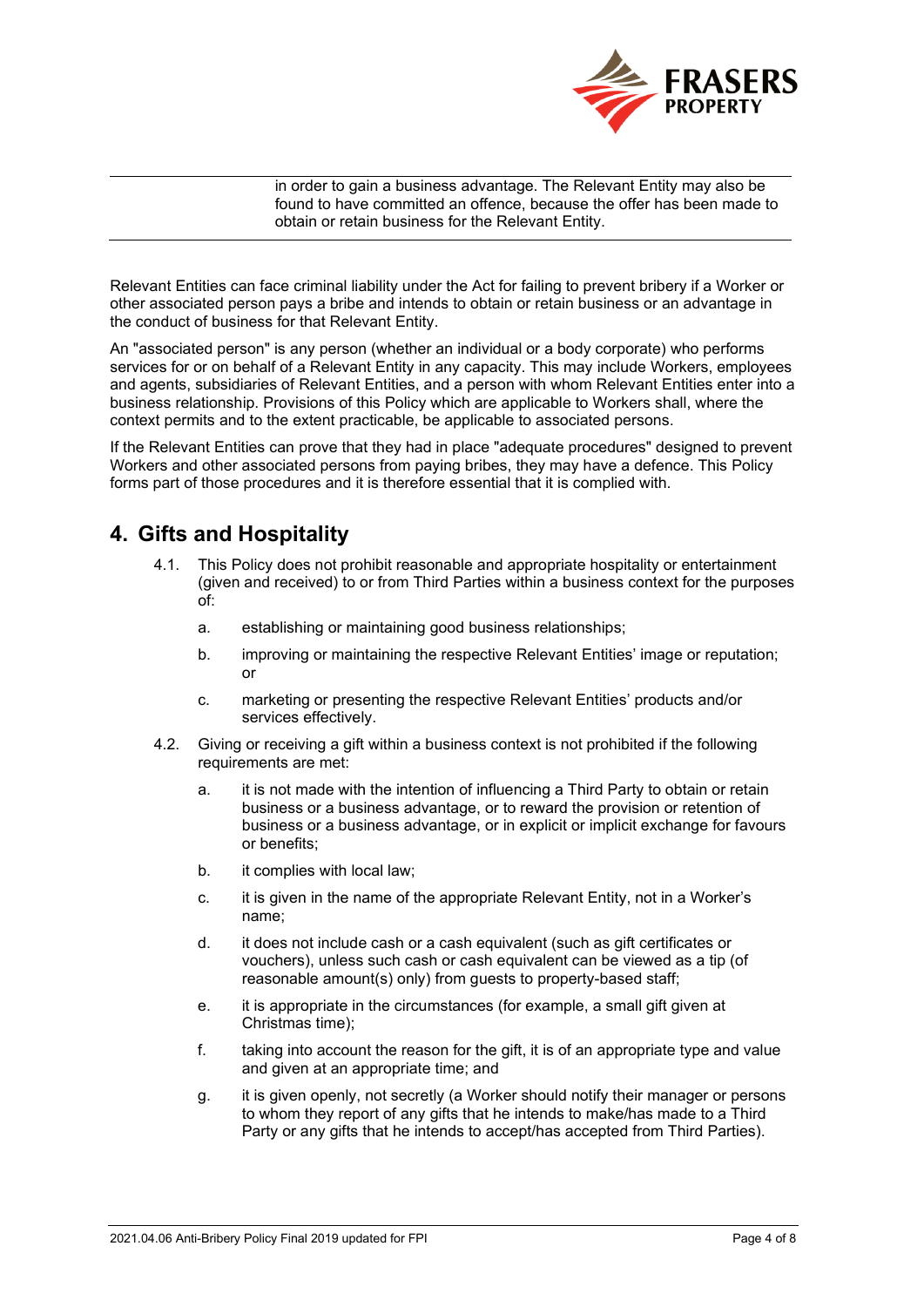

- 4.3. The acceptance of any offer of corporate hospitality or a gift valued at \$300 or greater must be reported to the Company Secretary who will enter such report into a Gifts Register which will be referred to the Finance Committee at six monthly intervals.
- 4.4. Written approval from the head of the employee's business unit is required prior to acceptance of a gift or any other offer of corporate hospitality valued at greater than \$300.
- 4.5. Written approval from an Executive General Manager (EGM) or Chief Financial Officer (CFO) is required prior to acceptance of a gift or any other offer of corporate hospitality valued at greater than \$1,000.
- 4.6. The cost of interstate travel and accommodation associated with corporate hospitality may be met by an FP Group entity, or the worker where deemed appropriate by an EGM or CFO. If the cost is to be met by an FP Group entity this must be approved in advance by a CFO. Promotional gifts of low value, such as stationery or consumables to or from existing customers, suppliers and business partners, are generally acceptable.

# <span id="page-4-0"></span>**5. What is not Acceptable**

It is not acceptable for a Worker (or someone on their behalf) to:

- a. give, promise or offer a payment, gift or hospitality with the expectation or hope that a business advantage will be received, or to reward a business advantage already given;
- b. give or accept a gift or hospitality during any commercial negotiations or tender process if this could be perceived as intended or likely to influence the outcome, save for the purposes of demonstrating or exhibiting a product or service;
- c. give, promise or offer a payment, gift or hospitality to a government official, agent or representative to "facilitate" or expedite a routine procedure;
- d. request or accept payment from a Third Party that they know or suspect is offered with the expectation that it will obtain an advantage, especially a business advantage, for them;
- e. request or accept a gift or hospitality from a Third Party if they know or suspect that it is offered or provided with an expectation that an advantage, especially a business advantage, will be provided by the Relevant Entities in return;
- f. threaten or retaliate against another Worker who has refused to commit a bribery offence or who has raised concerns under this Policy;
- g. give, promise, offer, request or accept a gift to or from government officials or representatives, or politicians or political parties; or
- h. engage in any activity that might lead to a breach of this Policy.

# <span id="page-4-1"></span>**6. Facilitation Payments and Kickbacks**

- 6.1. There should not be made or accepted any facilitation payments or "kickbacks" of any kind. Facilitation payments are typically small, unofficial payments made to secure or expedite a routine or necessary action (usually by a government official). They are distinct from official, publicly available fast-track processes, which are legitimate and may be paid for. Examples of facilitation payments include:
	- a. making or offering a payment in order to influence a decision to award a contract to a Relevant Entity;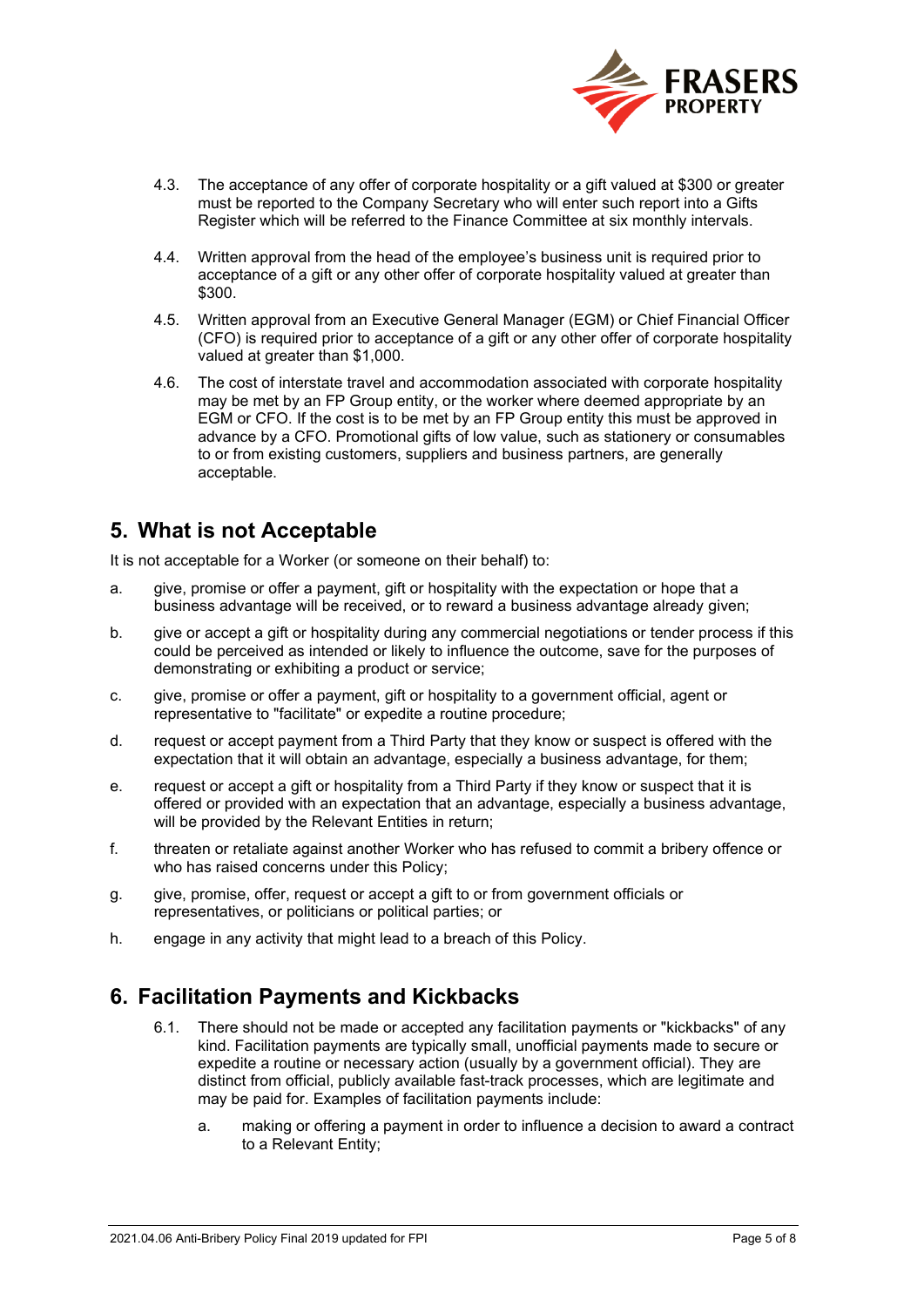

- b. making or offering a payment in order to influence the timing of the issue of any official authorisation or documentation, including any certificate, approval, permit or licence; or
- c. making or offering a payment in order to relieve the Relevant Entities of any governmental or statutory obligations, such as paying taxes, passing inspections or obtaining government authorisations.
- 6.2. If a Worker is asked to make a payment on behalf of a Relevant Entity, they must always be mindful of what the payment is for and whether the amount requested is proportionate to the goods or services provided. They should always ask for a receipt that details the reason(s) for the payment. If they have any suspicions, concerns or queries regarding a payment, they should raise these with their manager or persons to whom they report.
- 6.3. Kickbacks are typically payments made in return for a business favour or advantage. All Workers must avoid any activity that might lead to, or suggest, that a facilitation payment or kickback will be made or accepted by or on behalf of a Relevant Entity, or that might suggest that such a payment will be made or accepted.
- 6.4. We recognise that there are circumstances in which individuals are left with no alternative but to make a facilitation payment or other payment in order to protect against loss of life, limb or liberty. It may not be possible in such circumstances to verify the legitimacy of the payment or the identity of the person requesting it. A payment in these circumstances is still a bribe under the Act and will not prevent the relevant authorities from bringing criminal proceedings (although it may be possible to argue that the payment was made under duress). The burden of demonstrating duress is high and persons must not attempt to rely on this doctrine in order to make facilitation payments.

If a person covered by this Policy is forced to make such a payment, that person must report full details of the payment to their manager or persons to whom they report, or to a CFO, at the earliest possible opportunity.

# <span id="page-5-0"></span>**7. Donations**

FP Group does not make donations to any political party, or to any candidate seeking election to any Federal, State or Local Government body. FP's policy extends to the payment for attending any function where the proceeds of such function benefit any political party or candidate seeking election to any Federal, State or Local Government body.

Non-political charitable donations from time to time may be made but such contributions must be legal and ethical under local laws and practices. No donation must be offered or made, within any business context, without the prior approval of the Worker's manager, or persons to whom he reports.

# <span id="page-5-1"></span>**8. Relationships with Third Parties**

8.1. It is our policy to do business only with reputable and honest Third Parties. Relevant Entities will conduct and maintain a record of appropriate due diligence on any Third Party<sup>[1](#page-5-2)</sup> to ensure, to the extent possible, that transactions are entered into with reputable and honest Third Parties ("**Basic Due Diligence**").

<span id="page-5-2"></span><sup>1</sup> For purposes of Item 8.1 and Basic Due Diligence, "Third Party" does not include non-corporate contracting parties whose business relationship or transaction with the Relevant Entities is not of significant value

<sup>2021.04.06</sup> Anti-Bribery Policy Final 2019 updated for FPI Page 6 of 8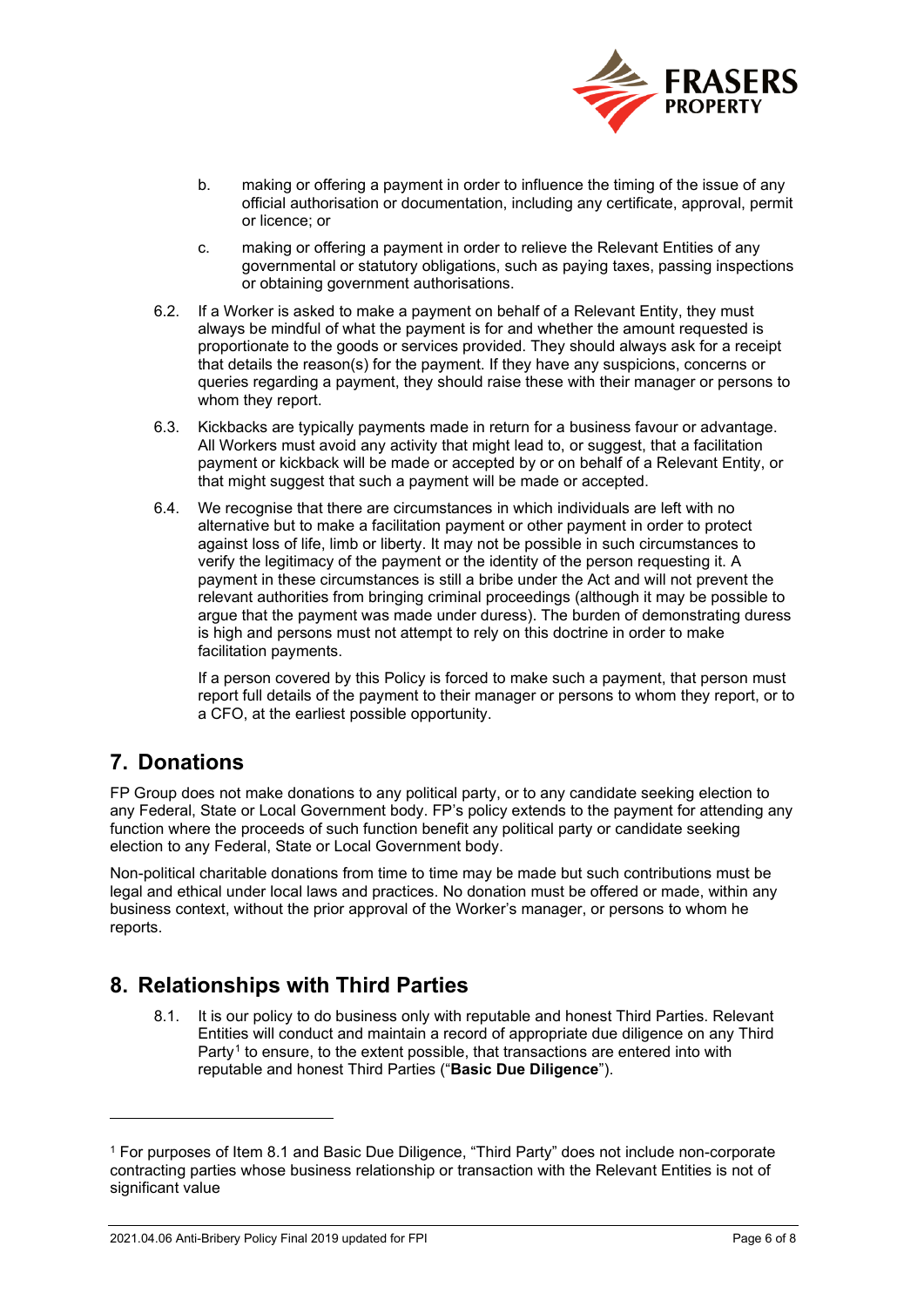

- 8.2. Due diligence on proposed business partners may also include asking the proposed partner to supply financial and constitutional information, curriculum vitae/resumes and answers to specific questions, holding face- to-face meetings with the proposed partner, instructing external risk consultants to conduct detailed due diligence and/or obtaining a legal opinion on the laws of the territory in question.
- 8.3. This Policy shall be made known to any Third Party retained by FP Group, and to the extent possible, any such Third Party will be asked to commit in writing to comply with this Policy. To the extent possible, Third Parties shall be retained only by written agreement, and those agreements shall include appropriate anti-corruption and bribery undertakings.
- 8.4. Workers and Responsible Persons dealing with Third Parties should, to the extent possible, request for confirmation by those Third Parties of their compliance with this Policy from time to time, and must report any known or suspected violation to the Company Secretary.

# <span id="page-6-0"></span>**9. Your Responsibilities**

- 9.1. All Relevant Entities and Workers must understand and comply with this Policy.
- 9.2. The prevention, detection and reporting of bribery and other forms of corruption are the responsibility of all Workers. All Workers are required to avoid any activity that might lead to or suggest a breach of this Policy.
- 9.3. A Worker must notify their manager or persons to whom they report as soon as possible if they believe or suspect that a breach of this Policy has occurred or may occur in the future. For example, if a client or potential client offers him/her something to gain a business advantage with a Relevant Entity, or indicates to him/her that a gift or payment is required to secure their business.
- 9.4. Any Worker who breaches or fails to comply with this Policy may face disciplinary action, which could result in summary dismissal. The right to immediately terminate any contractual relationship with any Worker who breaches or is in breach of this Policy is reserved. Breach of this Policy by any person may result in criminal proceedings being brought against that person.

# <span id="page-6-1"></span>**10. Record Keeping**

- 10.1. Relevant Entities must keep financial records and have appropriate internal controls in place which will evidence the business reason for making payments to Third Parties.
- 10.2. Relevant Entities must declare and keep a written record of all hospitality or gifts accepted or offered, which will be subject to managerial review.
- 10.3. Relevant Entities must ensure all expenses claims relating to hospitality, gifts or expenses incurred to Third Parties are submitted in accordance with their expenses policy and specifically record the reason(s) for the expenditure.
- 10.4. All accounts, invoices, memoranda and other documents and records relating to dealings with Third Parties should be prepared and maintained with strict accuracy and completeness. No accounts must be kept "off-book" to facilitate or conceal improper payments.

# <span id="page-6-2"></span>**11. How to Raise a Concern**

All Workers are encouraged to raise concerns about any issue or suspicion of bribery or corruption at the earliest possible stage. If a Worker is unsure whether a particular act constitutes bribery or corruption, or if they have any other queries, these should be raised with their manager or the